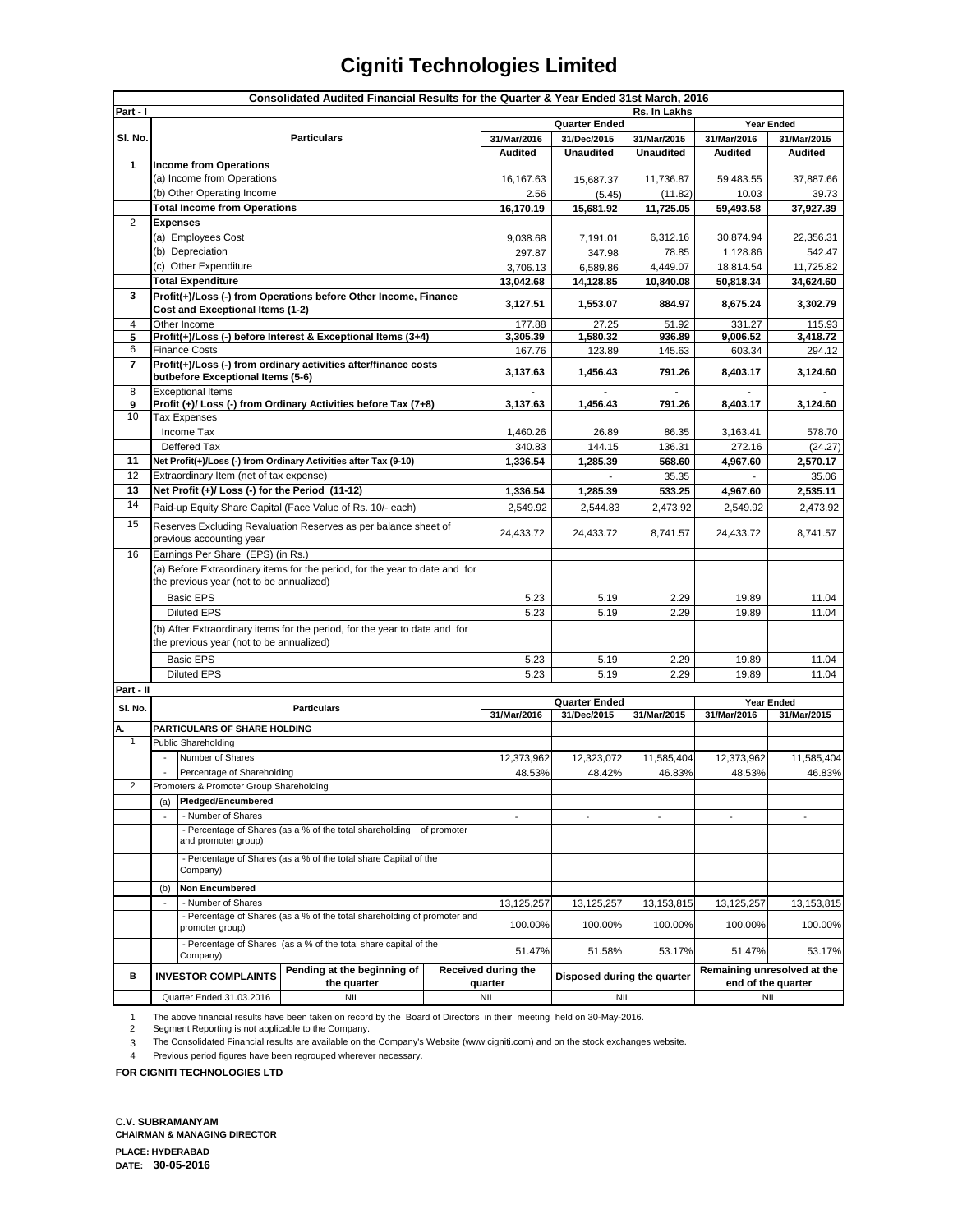|                   | <b>STATEMENT OF ASSETS AND LIABILITIES</b>                                                                          |                     |                |  |  |
|-------------------|---------------------------------------------------------------------------------------------------------------------|---------------------|----------------|--|--|
|                   |                                                                                                                     | (Rs. In Lakhs)      |                |  |  |
|                   |                                                                                                                     | <b>CONSOLIDATED</b> |                |  |  |
| SI <sub>No.</sub> | <b>Particulars</b>                                                                                                  | As at               | As at          |  |  |
|                   |                                                                                                                     | 31/Mar/16           | 31/Mar/15      |  |  |
|                   |                                                                                                                     | <b>Audited</b>      | <b>Audited</b> |  |  |
| L.                | <b>EQUITY AND LIABILITIES</b>                                                                                       |                     |                |  |  |
|                   | (1) Shareholder's Funds                                                                                             |                     |                |  |  |
|                   | (a) Share Capital                                                                                                   | 2,549.92            | 2,473.92       |  |  |
|                   | (b) Reserves and Surplus                                                                                            | 33,412.49           | 24,433.72      |  |  |
|                   | Sub Total - Share holder's Funds                                                                                    | 35,962.41           | 26,907.64      |  |  |
|                   | (2) Non-Current Liabilities                                                                                         |                     |                |  |  |
|                   | (a) Long-term borrowings                                                                                            |                     | 361.98         |  |  |
|                   | (b) Defferred tax liabilities/ (Asset)                                                                              | 218.29              | 33.31          |  |  |
|                   | (c) Long term provisions                                                                                            | 162.94              | 142.94         |  |  |
|                   | <b>Sub Total - Non-Current Liabilities</b>                                                                          | 381.23              | 538.23         |  |  |
|                   | (3) Current Liabilities                                                                                             |                     |                |  |  |
|                   | (a) Short-term borrowings                                                                                           | 9,656.55            | 3.826.12       |  |  |
|                   | (b) Trade payables                                                                                                  | 6,456.65            | 3,602.61       |  |  |
|                   | (c) Other current liabilities                                                                                       | 3,369.50            | 1,018.35       |  |  |
|                   | (d) Short-term provisions                                                                                           | 7,766.57            | 2,514.64       |  |  |
|                   | <b>Sub Total - Current Liabilities</b>                                                                              | 27,249.27           | 10,961.72      |  |  |
|                   | Total - EQUITY AND LIBILITIES                                                                                       | 63,592.91           | 38,407.59      |  |  |
| П.                | Assets                                                                                                              |                     |                |  |  |
|                   | (1) Non-current assets                                                                                              |                     |                |  |  |
|                   | (a) Fixed assets                                                                                                    |                     |                |  |  |
|                   | (i) Tangible assets                                                                                                 | 8,653.94            | 1,626.10       |  |  |
|                   | (ii) Intangible assets                                                                                              | 5,486.22            | 5,486.22       |  |  |
|                   | (iii) Capital work-in-progress                                                                                      | 6,434.30            | 5,504.25       |  |  |
|                   | (b) Long term loans and advances                                                                                    | 12,873.98           | 1,601.33       |  |  |
|                   | (c) Other non-current assets                                                                                        | 2,020.52            | 30.78          |  |  |
|                   | <b>Sub Total - Non-Current Assets</b>                                                                               | 35,468.96           | 14,863.81      |  |  |
|                   | (2) Current assets                                                                                                  |                     |                |  |  |
|                   | (a) Trade receivables                                                                                               | 17,581.50           | 13,470.28      |  |  |
|                   | (b) Cash and cash equivalents                                                                                       | 417.02              | 3,389.36       |  |  |
|                   | (c) Short-term loans and advances                                                                                   | 2,332.28            | 6,684.14       |  |  |
|                   | (d) Other Current Assets                                                                                            | 7,793.15            | 615.13         |  |  |
|                   | <b>Sub Total - Current Assets</b>                                                                                   | 28,123.95           | 24,158.91      |  |  |
|                   | <b>TOTAL - ASSETS</b>                                                                                               | 63,592.91           | 38,407.59      |  |  |
| 1                 | The above financial results have been taken on record by the Board of Directors in their meeting held on 30-05-2016 |                     |                |  |  |

2 Segment Reporting is not applicable to the Company.

3 The Standalone Financial results are available on the Company's Website (www.cigniti.com) and on the stock exchanges website.

4 Previous period figures have been regrouped wherever necessary.

#### **FOR CIGNITI TECHNOLOGIES LTD**

**C.V. SUBRAMANYAM CHAIRMAN & MANAGING DIRECTOR**

**PLACE: HYDERABAD DATE : 30-05-2016**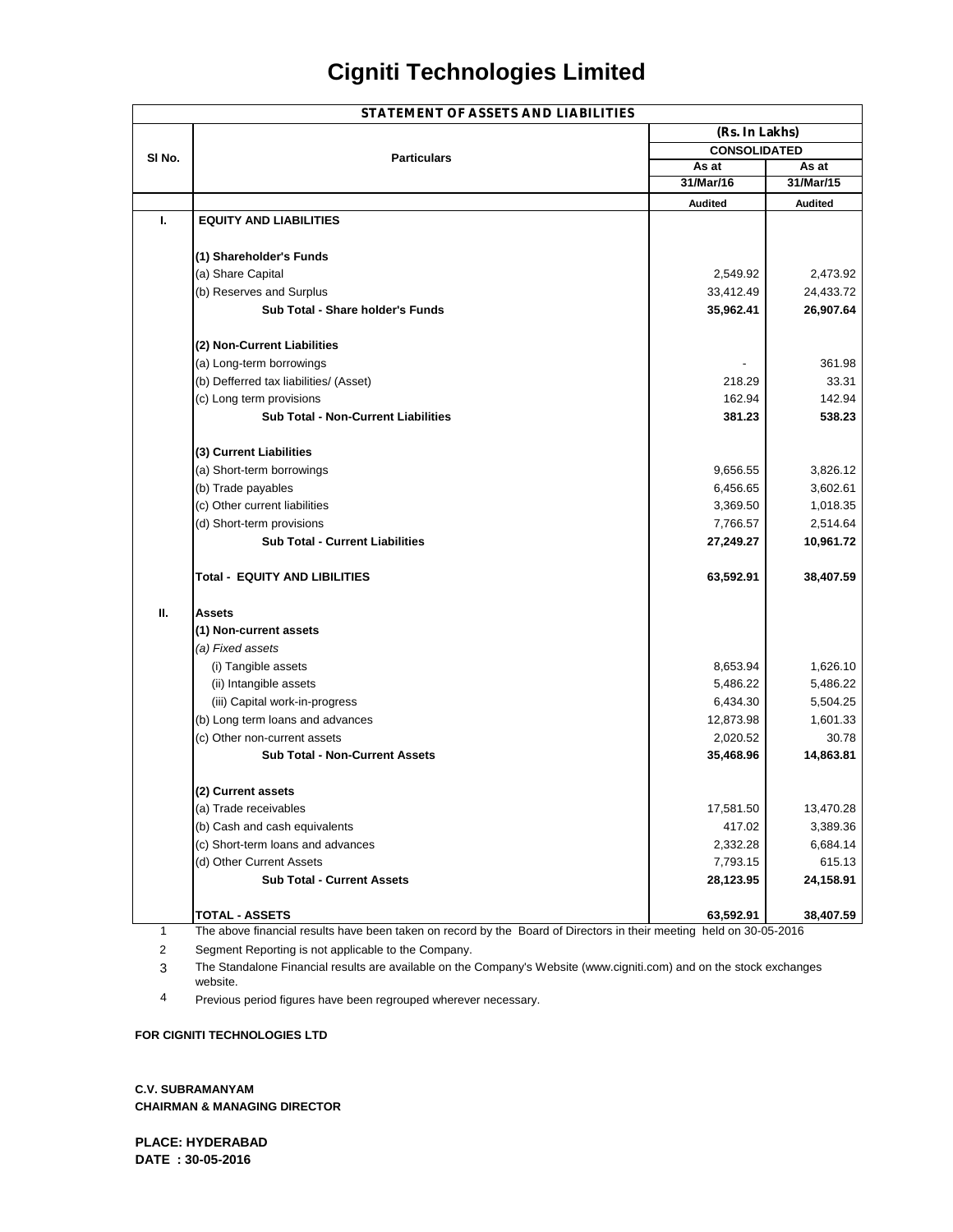|                | Standalone Audited Financial Results for the Quarter & Year Ended 31st March, 2016                          |                                                                              |                                                                      |              |                                     |                                |                      |                                                   |                       |
|----------------|-------------------------------------------------------------------------------------------------------------|------------------------------------------------------------------------------|----------------------------------------------------------------------|--------------|-------------------------------------|--------------------------------|----------------------|---------------------------------------------------|-----------------------|
| Part - I       |                                                                                                             |                                                                              |                                                                      | Rs. In Lakhs |                                     |                                |                      |                                                   |                       |
|                |                                                                                                             |                                                                              |                                                                      |              | <b>Quarter Ended</b>                |                                |                      | <b>Year Ended</b>                                 |                       |
| SI. No.        | <b>Particulars</b>                                                                                          |                                                                              | 31/Mar/2016                                                          | 31/Dec/2015  | 31/Mar/2015                         | 31/Mar/2016                    | 31/Mar/2015          |                                                   |                       |
|                |                                                                                                             |                                                                              |                                                                      |              | <b>Audited</b>                      | <b>Unaudited</b>               | <b>Unaudited</b>     | Audited                                           | <b>Audited</b>        |
| 1              |                                                                                                             | <b>Income from Operations</b>                                                |                                                                      |              |                                     |                                |                      |                                                   |                       |
|                |                                                                                                             | (a) Income from Operations                                                   |                                                                      |              | 5,262.45<br>5.09                    | 5,913.13<br>2.94               | 3,202.42<br>(11.82)  | 20,448.97<br>21.74                                | 11,428.60<br>39.73    |
|                |                                                                                                             | (b) Other Operating Income<br><b>Total Income from Operations</b>            |                                                                      | 5,267.54     | 5,916.07                            | 3,190.60                       | 20,470.71            | 11,468.33                                         |                       |
| 2              | <b>Expenses</b>                                                                                             |                                                                              |                                                                      |              |                                     |                                |                      |                                                   |                       |
|                |                                                                                                             | (a) Employees Cost                                                           |                                                                      |              | 1,953.60                            | 2,068.77                       | 1,107.44             | 7,759.63                                          | 5,741.90              |
|                | (b) Depreciation<br>(c) Other Expenditure                                                                   |                                                                              | 169.42                                                               | 223.82       | 55.10                               | 821.81                         | 451.12               |                                                   |                       |
|                |                                                                                                             | <b>Total Expenditure</b>                                                     |                                                                      |              | 2,444.77<br>4,567.79                | 2,080.93<br>4,373.52           | 1,783.00<br>2,945.54 | 7,485.91<br>16,067.35                             | 4,748.86<br>10,941.88 |
| 3              |                                                                                                             |                                                                              | Profit(+)/Loss (-) from Operations before Other Income, Finance Cost |              |                                     |                                |                      |                                                   |                       |
|                |                                                                                                             | and Exceptional Items (1-2)                                                  |                                                                      |              | 699.75                              | 1,542.55                       | 245.06               | 4,403.36                                          | 526.45                |
| 4              | Other Income                                                                                                |                                                                              |                                                                      |              | 100.08                              | 0.00                           | 50.37                | 120.27                                            | 114.11                |
| 5              |                                                                                                             |                                                                              | Profit(+)/Loss (-) before Interest & Exceptional Items (3+4)         |              | 799.83                              | 1,542.55                       | 295.43               | 4,523.63                                          | 640.56                |
| 6<br>7         |                                                                                                             | <b>Finance Costs</b>                                                         |                                                                      |              | 33.82                               | 36.27                          | 53.21                | 178.74                                            | 72.05                 |
|                | Profit(+)/Loss (-) from ordinary activities after/finance costs butbefore<br><b>Exceptional Items (5-6)</b> |                                                                              | 766.01                                                               | 1,506.28     | 242.22                              | 4,344.89                       | 568.51               |                                                   |                       |
| 8              |                                                                                                             | <b>Exceptional Items</b>                                                     |                                                                      |              |                                     | 35.06                          |                      | 35.06                                             |                       |
| 9              |                                                                                                             |                                                                              | Profit (+)/ Loss (-) from Ordinary Activities before Tax (7+8)       |              | 766.01                              | 1,506.28                       | 207.16               | 4,344.89                                          | 533.45                |
| 10             |                                                                                                             | <b>Tax Expenses</b>                                                          |                                                                      |              |                                     |                                |                      |                                                   |                       |
|                |                                                                                                             | Income Tax                                                                   |                                                                      |              | 150.00                              | 406.39                         | 86.86                | 1,223.67                                          | 198.58                |
|                |                                                                                                             | Deffered Tax                                                                 |                                                                      |              | 48.58                               | (42.03)                        | 57.20                | (75.21)                                           | (24.05)               |
| 11             |                                                                                                             |                                                                              | Net Profit(+)/Loss (-) from Ordinary Activities after Tax (9-10)     |              | 567.43                              | 1,141.92                       | 63.10                | 3,196.43                                          | 358.92                |
| 12             |                                                                                                             | Extraordinary Item (net of tax expense)                                      |                                                                      |              | $\mathcal{L}_{\mathcal{A}}$         | $\mathcal{L}_{\mathcal{A}}$    | $\sim$               | $\sim$                                            | $\mathbf{r}$          |
| 13             |                                                                                                             | Net Profit (+)/ Loss (-) for the Period (11-12)                              |                                                                      |              | 567.43                              | 1,141.92                       | 63.10<br>2,473.92    | 3,196.43                                          | 358.92                |
| 14<br>15       |                                                                                                             |                                                                              | Paid-up Equity Share Capital (Face Value of Rs. 10/- each)           |              | 2,549.92                            | 2,544.83                       |                      | 2,549.92                                          | 2,473.92              |
|                | Reserves Excluding Revaluation Reserves as per balance sheet of<br>previous accounting year                 |                                                                              | 20,679.20                                                            | 20,679.20    | 6,758.71                            | 20,679.20                      | 6,758.71             |                                                   |                       |
| 16             | Earnings Per Share (EPS) (in Rs.)                                                                           |                                                                              |                                                                      |              |                                     |                                |                      |                                                   |                       |
|                | (a) Before Extraordinary items for the period, for the year to date and for                                 |                                                                              |                                                                      |              |                                     |                                |                      |                                                   |                       |
|                | the previous year (not to be annualized)                                                                    |                                                                              |                                                                      |              |                                     |                                |                      |                                                   |                       |
|                | <b>Basic EPS</b><br><b>Diluted EPS</b>                                                                      |                                                                              | 2.17                                                                 | 4.61<br>4.61 | 0.27<br>0.27                        | 12.80                          | 1.54<br>1.54         |                                                   |                       |
|                | (b) After Extraordinary items for the period, for the year to date and for the                              |                                                                              | 2.17                                                                 |              |                                     | 12.80                          |                      |                                                   |                       |
|                | previous year (not to be annualized)                                                                        |                                                                              |                                                                      |              |                                     |                                |                      |                                                   |                       |
|                | <b>Basic EPS</b>                                                                                            |                                                                              | 2.17                                                                 | 4.61         | 0.27                                | 12.80                          | 1.54                 |                                                   |                       |
|                | <b>Diluted EPS</b>                                                                                          |                                                                              |                                                                      |              | 2.17                                | 4.61                           | 0.27                 | 12.80                                             | 1.54                  |
| Part - II      | <b>Year Ended</b>                                                                                           |                                                                              |                                                                      |              |                                     |                                |                      |                                                   |                       |
| SI. No.        |                                                                                                             | <b>Particulars</b>                                                           |                                                                      | 31/Mar/2016  | <b>Quarter Ended</b><br>31/Dec/2015 | 31/Mar/2015                    | 31/Mar/2016          | 31/Mar/2015                                       |                       |
| А.             |                                                                                                             | PARTICULARS OF SHARE HOLDING                                                 |                                                                      |              |                                     |                                |                      |                                                   |                       |
| $\mathbf{1}$   |                                                                                                             | Public Shareholding                                                          |                                                                      |              |                                     |                                |                      |                                                   |                       |
|                |                                                                                                             | Number of Shares                                                             |                                                                      |              | 12,373,962                          | 12,323,072                     | 11,585,404           | 12,373,962                                        | 11,585,404            |
|                |                                                                                                             |                                                                              |                                                                      |              |                                     |                                |                      |                                                   |                       |
|                | Percentage of Shareholding                                                                                  |                                                                              | 48.53%                                                               | 48.42%       | 46.83%                              | 48.53%                         | 46.83%               |                                                   |                       |
| $\overline{c}$ | Promoters & Promoter Group Shareholding                                                                     |                                                                              |                                                                      |              |                                     |                                |                      |                                                   |                       |
|                | (a)                                                                                                         | Pledged/Encumbered                                                           |                                                                      |              |                                     |                                |                      |                                                   |                       |
|                |                                                                                                             | - Number of Shares                                                           |                                                                      |              |                                     |                                |                      |                                                   |                       |
|                | - Percentage of Shares (as a % of the total shareholding of promoter                                        |                                                                              |                                                                      |              |                                     |                                |                      |                                                   |                       |
|                | and promoter group)<br>- Percentage of Shares (as a % of the total share Capital of the                     |                                                                              |                                                                      |              |                                     |                                |                      |                                                   |                       |
|                |                                                                                                             | Company)                                                                     |                                                                      |              |                                     |                                |                      |                                                   |                       |
|                | <b>Non Encumbered</b><br>(b)                                                                                |                                                                              |                                                                      |              |                                     |                                |                      |                                                   |                       |
|                | - Number of Shares                                                                                          |                                                                              | 13,125,257                                                           |              |                                     | 13,125,257                     |                      |                                                   |                       |
|                | - Percentage of Shares (as a % of the total shareholding of promoter and                                    |                                                                              |                                                                      | 13,125,257   | 13,153,815                          |                                | 13,153,815           |                                                   |                       |
|                | promoter group)                                                                                             |                                                                              | 100.00%                                                              | 100.00%      | 100.00%                             | 100.00%                        | 100.00%              |                                                   |                       |
|                |                                                                                                             | - Percentage of Shares (as a % of the total share capital of the<br>Company) |                                                                      | 51.47%       | 51.58%                              | 53.17%                         | 51.47%               | 53.17%                                            |                       |
| в              |                                                                                                             | Pending at the beginning of<br><b>INVESTOR COMPLAINTS</b><br>the quarter     |                                                                      |              | Received during the<br>quarter      | Disposed during the<br>quarter |                      | Remaining unresolved at the<br>end of the quarter |                       |
|                |                                                                                                             | Quarter Ended 31.03.2016                                                     | <b>NIL</b>                                                           |              | <b>NIL</b>                          |                                | <b>NIL</b>           |                                                   | <b>NIL</b>            |

1 The above financial results have been taken on record by the Board of Directors in their meeting held on 30-May-2016.

2 Segment Reporting is not applicable to the Company.

3 The Standalone Financial results are available on the Company's Website (www.cigniti.com) and on the stock exchanges website.

4 Previous period figures have been regrouped wherever necessary.

**FOR CIGNITI TECHNOLOGIES LTD**

**C.V. SUBRAMANYAM CHAIRMAN & MANAGING DIRECTOR**

**PLACE: HYDERABAD DATE: 30-05-2016**